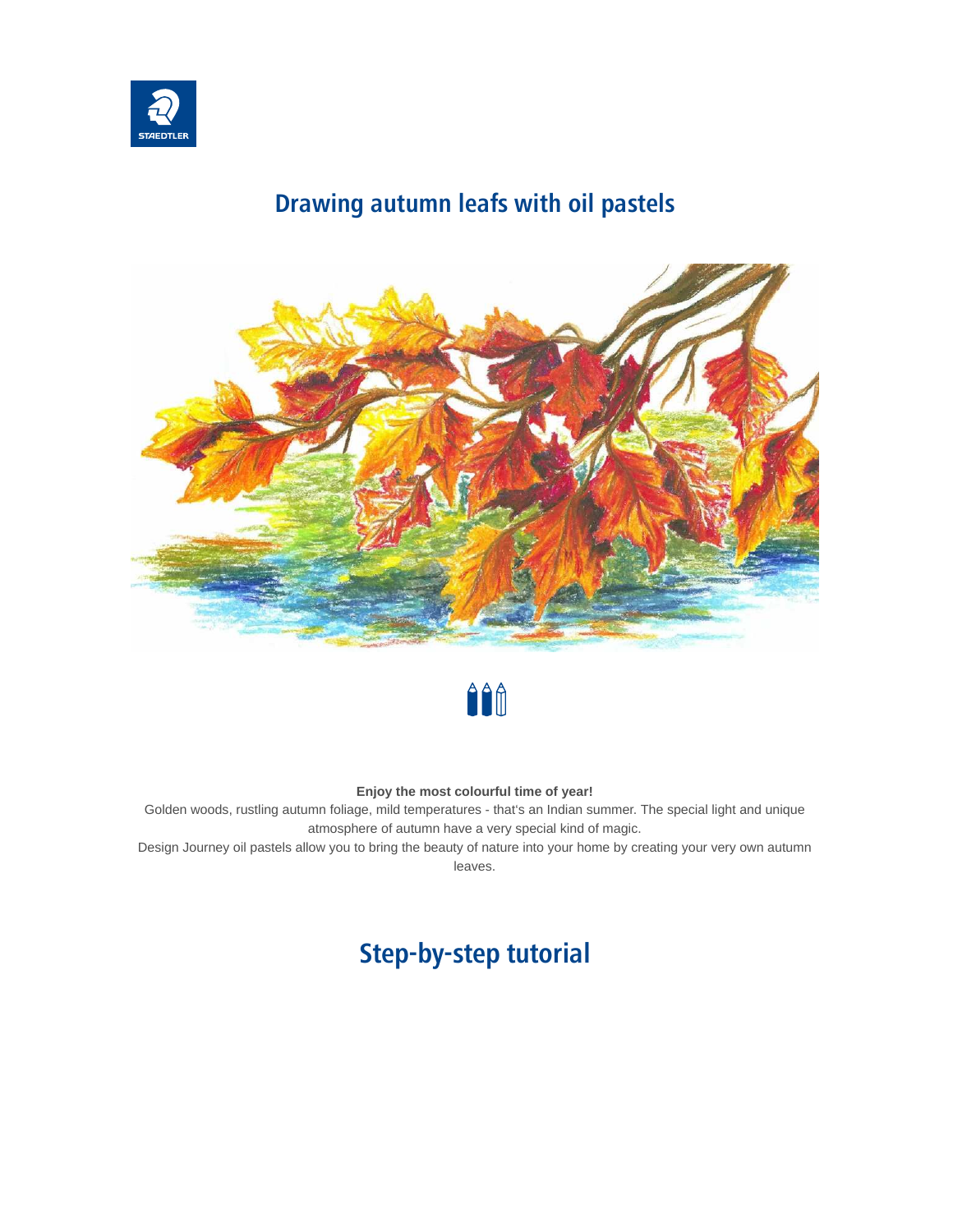



First, sketch in the contours of the branches and the soft outlines of the leaves in pencil.

Go over the outlines with oil pastels, using red, orange and yellow tones. Then fill in the leaves completely with colour.

It looks great if you shade the leaves from yellow to red, creating a soft colour gradient.



Now add as many leaves to your picture as you like and decorate your branch however you want.

Use darker tones to add some slight shade to the branches and leaves as well.

Your picture will have that real Indian summer feel if you colour in the upper leaves mainly with yellow tones and the lower leaves primarily in red.







Finally, turn your attention to the background, using colours such as yellow-green, green, light blue and blue, getting darker from top to bottom.

It'll look especially vibrant if you overlap the colours from time to time, colouring over each other.

To create the effect of the leaves reflecting in the water, add some red highlights to the lower section of the picture.

### **Material overview**